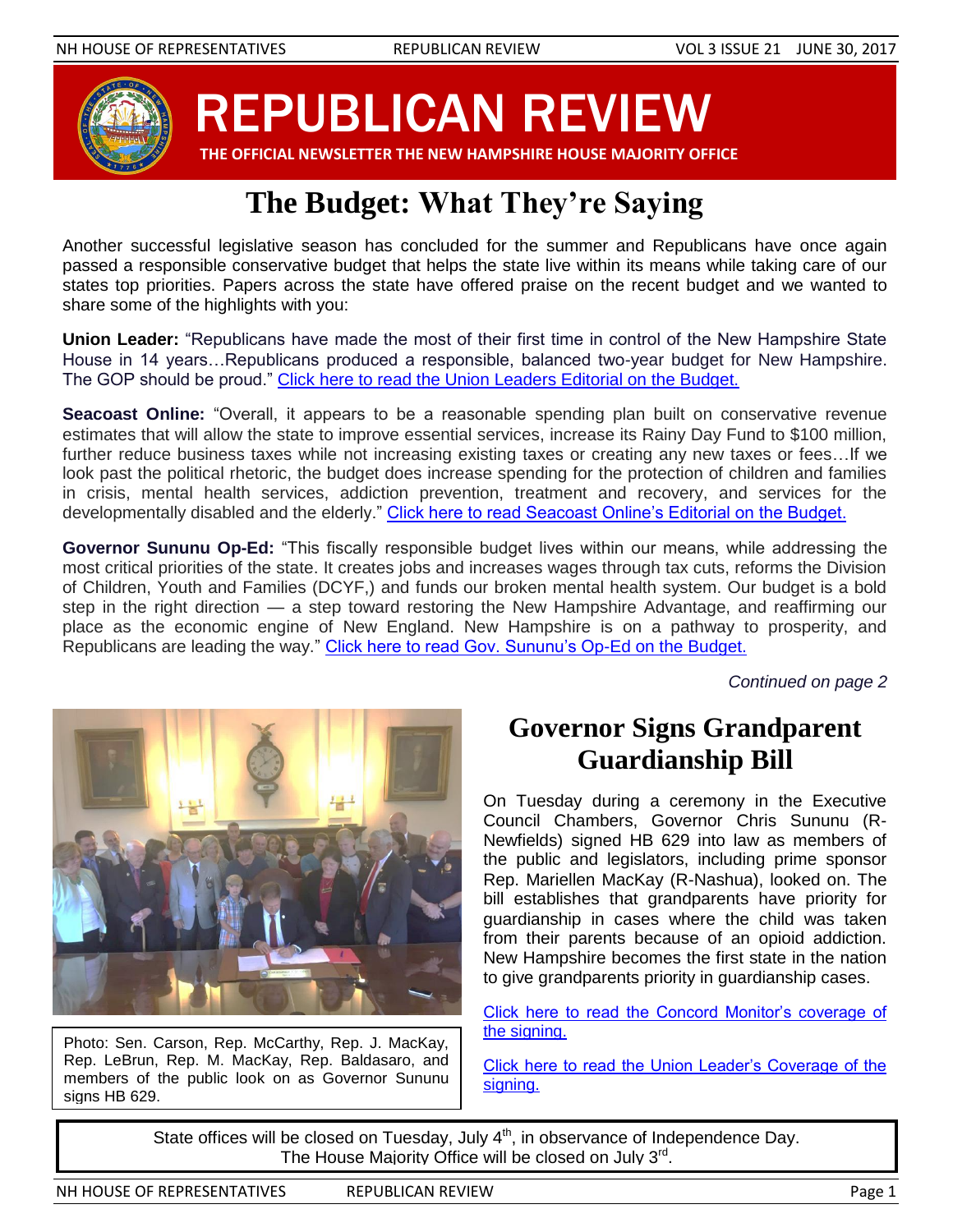#### NH HOUSE OF REPRESENTATIVES REPUBLICAN REVIEW VOL 3 ISSUE 21 JUNE 30, 2017



### **Special Election Round-Up**

#### **Up Next:**

Merrimack District 18 (Concord W 9) Election Day: July 25, 2017 Republican Nominee: Michael Feeley

Grafton District 9 (Alexandria, Ashland, Bridgewater, Bristol, Grafton) Primary: July 18, 2017 Election Day: September 5 Republicans Filing: Paul H. Simard, Vincent Paul Migliore, Timothy F. Sweetsir, Burton W. Williams

Belknap District 9 (Laconia, Belmont) Primary: None. (Only 1 candidate filed in each party) Election Day: September 12, 2017. Republican Nominee: Steven R. Whalley

Rockingham District 4 (Auburn, Chester, Sandown) Primary: August 8, 2017 Election Day: September 26, 2017 Republicans Filing: James E. Devine, James F. Headd, Anthony S. Rossignol

Hillsborough District 15 (Manchester W-8) Primary: September 19, 2017 Election Day: November 7, 2017 Filing Period: June 26-30, 2017 Republican Filing: Andy Parent

## **Rep. Baldasaro visits the Whitehouse for Bill Signing**

On Friday, State Representative Al Baldasaro (R-Londonderry), who serves as Vice-Chair of State and Federal Relations Committee, was in attendance at the Whitehouse for the signing of The Accountability and Whistleblower Protection Act. The bipartisan Act signed by President Trump passed through the U.S. Senate on a voice vote and received 368-55 in the U.S. House. The bill has been labeled as crucial step forward in reforming the Veterans Administration as it allows the VA Secretary to more quickly fire non-performing employees and rescind bonuses of those convicted of a felony.

[Click here to learn more about the Accountability and Whistleblower](http://thehill.com/homenews/administration/339168-trump-signs-va-reform-bill)  [Protection Act.](http://thehill.com/homenews/administration/339168-trump-signs-va-reform-bill)

Photo: Rep. Baldasaro with Presidential Advisor Kellyanne Conway at the Whitehouse.

#### *Continued from page 1*

**Sen. Chuck Morse Op-Ed:** "During the legislative session that recently came to a close, we looked to our "Live free or die" New Hampshire sensibilities of freedom teamed with practicality in all that we did, supporting a healthy balance of fiscal conservatism, need to grow our economy, yet we also provided our communities with the resources they need for a strong future.

Providing steadfast leadership in conjunction with our ability to work together with members of the House, Senate and with our governor, we have produced a number of major accomplishments on behalf of our state.

[Click here to read Sen. Morse's Op-Ed on the Budget.](https://patch.com/new-hampshire/concord-nh/morse-leading-new-hampshire-successful-future)

## **Governor John Gilbert Winant Statue Unveiled**





[John Gilbert Winant: The Most Important NH Man You Never](http://www.nhmagazine.com/June-2017/John-Gilbert-Winant-The-Most-Important-NH-Man-You-Never-Knew/)  [Knew](http://www.nhmagazine.com/June-2017/John-Gilbert-Winant-The-Most-Important-NH-Man-You-Never-Knew/)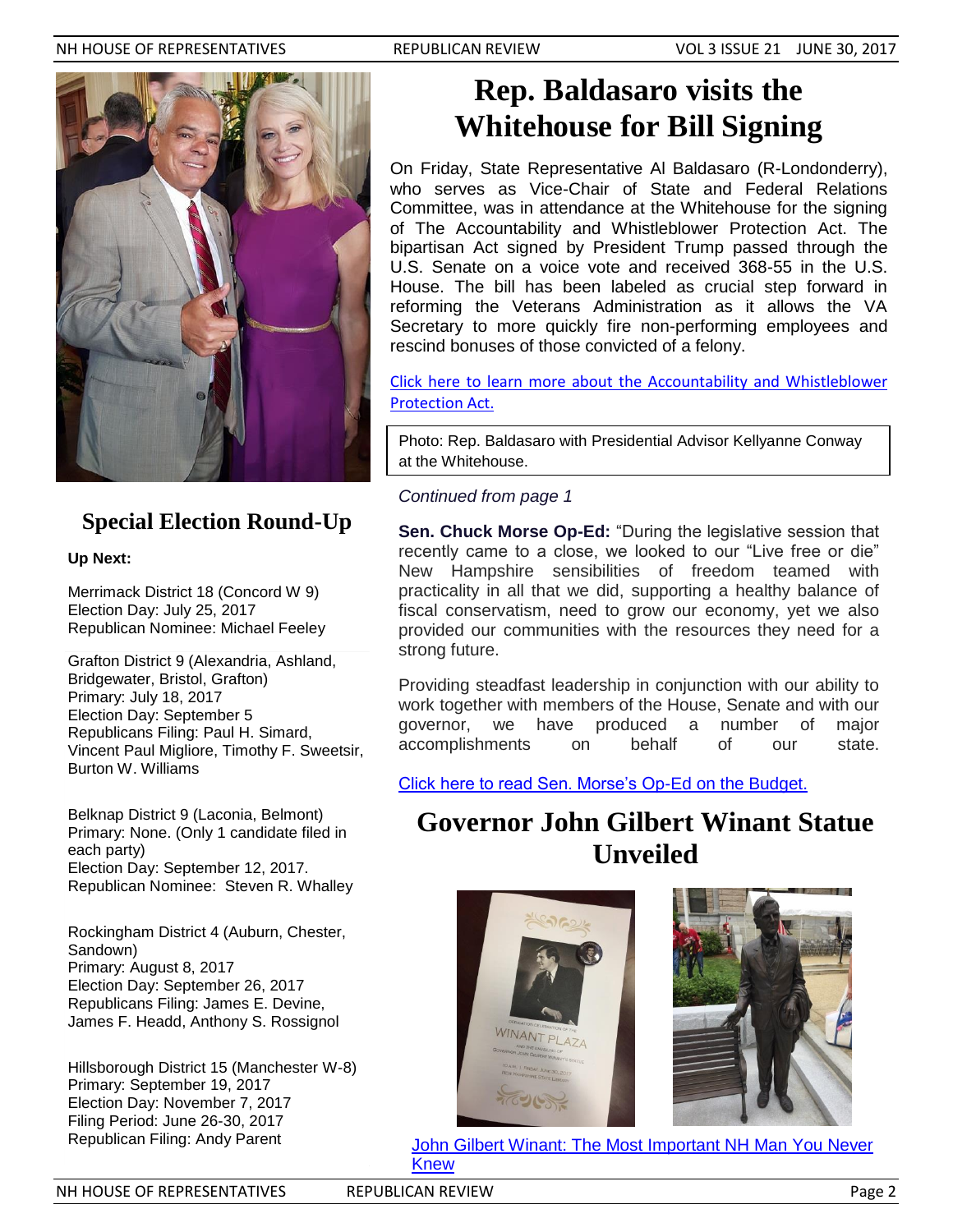# **2017 LEGISLATIVE ACCOMPLISHMENTS**

#### Fiscally Responsible State Budget

- Passed a 2-year spending plan that meets the needs of our state with no new or increased taxes or fees, and no downshifting.
- Growth in spending over the 2-year budget period is limited to no more than the rate of inflation plus growth in population, ensuring responsible and efficient use of taxpayer dollars.
- General Funds spending levels for FY2019 will be \$85 million less than the Democrat spending plan for FY 2009, passed 10 years ago.
- Increased the Rainy Day Fund from \$93 million to \$100 million to protect New Hampshire's bond rating and strengthens our financial position (HB144)
- Based on conservative revenue estimates, to ensure the state will never be in jeopardy of spending more than we can reasonably expect to receive in revenue. (HB144 & HB517)

#### Making New Hampshire More Business Friendly

- Passed reductions in the rate of the Business Profits Tax (from 7.9% to 7.5%) and Business Enterprise Tax (from .675 to .5%) to continue our efforts to reduce the cost of doing business in New Hampshire, making our state more competitive to attract and retain jobs and grow our economy. (HB517)
- Increased the amount of the expense deduction under the business profits tax from \$100,000 to \$500,000 so businesses can invest in their business and create more jobs (HB517)
- Statewide property tax exemptions for commercial and industrial construction (HB316)
- Permitted employers to pay wages to employees weekly or biweekly. (HB194)
- Clarified definition of employee to ensure locally owned small businesses franchisees retain oversight of local employees (SB89)
- Revised the New Hampshire trust code, continuing New Hampshire's firm commitment to being one of the best legal environments for trusts, trust companies, and fiduciary services (SB225)

#### Protecting Constitutional Rights

Repealed antiquated permit requirement to carry firearms (SB12)

#### Election Integrity

- Passed voter domicile reform and clarified voter residency parameters for NH elections (SB3)
- Allowed the Secretary of State to follow up on returned voter identification letters (HB552)
- Balanced the needs of towns to quickly ratify election results and giving voters a voice through a public meeting (SB248)
- Required that information on the use of out-of-state driver's' licenses ID cards be recorded in the statewide centralized voter registration database. (HB430)

#### Aid to Cities and Towns

- Increased Meals and Rooms revenue distribution by \$5 million (HB517)
- Provided \$36 million in road and bridge aid, in addition to what is included in the budget, to boost municipalities' ability to address infrastructure needs (SB38)
- Provided approximately \$45 million to school districts over the biennium in special education aid (formerly catastrophic aid) (HB144)

*Continued on page 4*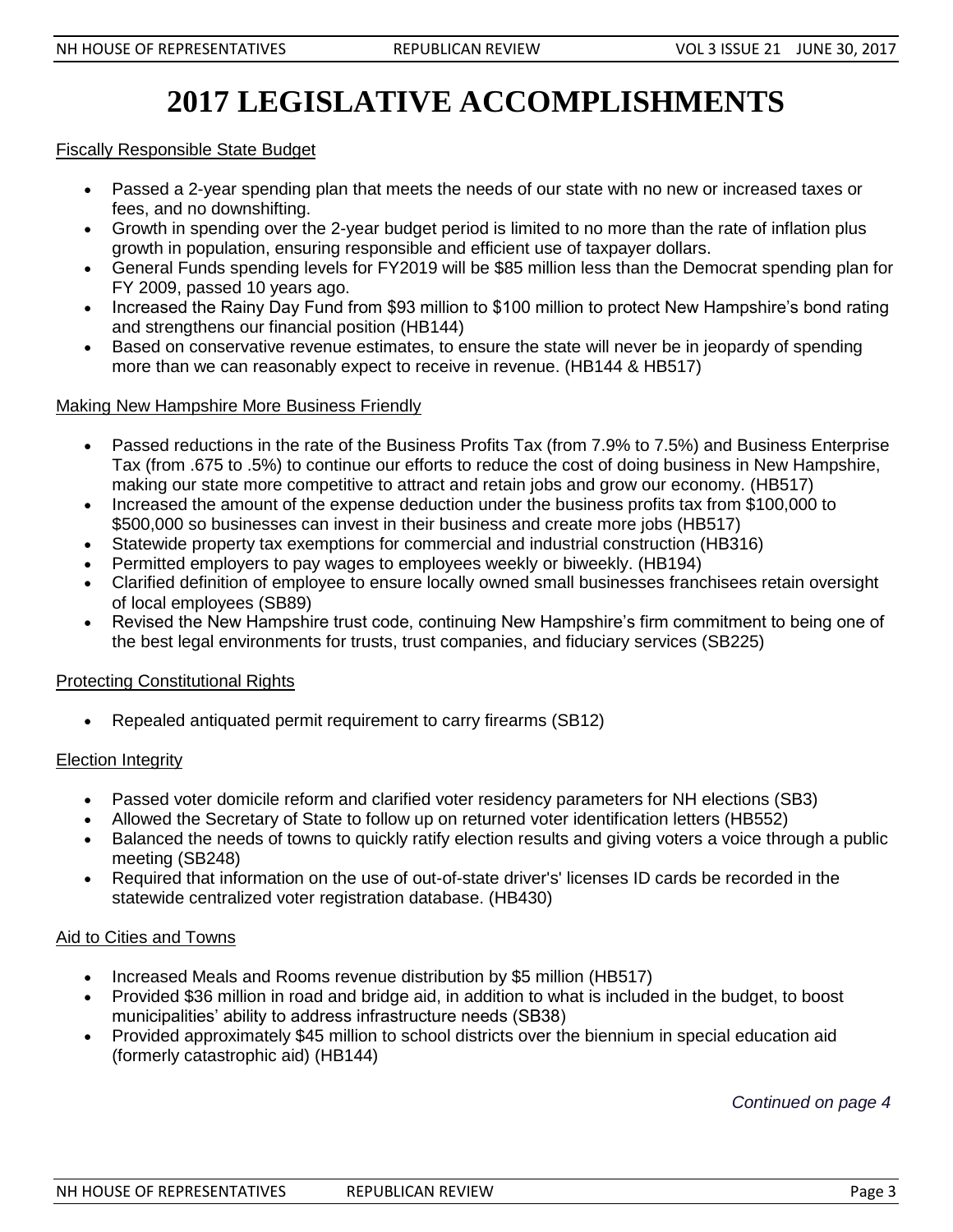#### **Education**

- Increased charter school funding by \$250 per student in FY18 and \$375 per student in FY19 (HB144)
- Established the Dual and Concurrent Enrollment program that ensures all NH 11th and 12th grade students have the opportunity to enroll in and receive college credit in STEM courses while they are still enrolled in a high school or career technical education center. (HB144, HB517)
- Allowed towns to receive grant funding for full day kindergarten funded through Keno revenue, including an option for half day kindergarten. (SB191)
- Allowed towns without a public school to contract with neighboring private nonsectarian schools (SB8)
- Established the Governor's Scholarship Program, designed to keep graduating high school students in the state. (HB144, HB517)
- Established a new Robotics Education Development Program and provided \$375,000 in grants to school districts to establish a robotics team and participate in competitive events. (HB517?)
- Prohibited the state from requiring a school district implement common core standards (SB44)
- Eliminated the requirement of students to submit a non-academic survey or questionnaire without written consent from a parent or guardian (SB43)
- Required school districts to provide advance notice to parents and legal guardians of course material involving discussion of human sexuality or human sexual education (HB103)
- Required the development and implementation of a pre-engineering and technology curriculum for public school students in kindergarten through grade 12 (HB412)

#### Reorganize, Reform, and Modernize Government

- Divided the functions and responsibilities of the Department of Resources and Economic Development (DRED) between 2 agencies to better meet the needs of the state: Department of Natural and Cultural Resources, and Department of Business and Economic Affairs. (HB517)
- Established a committee to review and suggest improvements and reforms to the organizational structure of the Department of Education, and gives the commissioner the ability to reorganize certain aspects of the Department to ensure resources and personnel have the greatest impact. (HB356)
- Required the department of health and human services to develop a comprehensive 10-year plan for the mental health system, provided additional resources for mental health care, and reformed DCYF to ensure NH laws prioritize child safety (HB400)
- Repealed the provisions of RSA 77-B, the commuters income tax, which had been found unconstitutional decades ago, and was not enforced, but remained on the books. (HB104)
- Repealed various dedicated funds that had no activity in the last fiscal year (HB332)
- Directed the Department of Admin Services and Department of Information Technology to identify and eliminate double counting of agency transfers to DoIT for FY2018, to more provide more transparent budgeting (HB144)
- Created a division of taxpayer services within the Department of Revenue Administration (HB517)
- Allowed the lottery commission to extend their products to the internet and mobile devices to expand and modernize the lottery market (HB144, HB517)
- Established regulatory framework to allow fantasy sports contests for money (HB580)

#### Health and Human Services

- Health and Human Services receives more funding in FY2018-2019 than in any prior one: \$4.8 billion, up 7.0% from the \$4.4 billion in the current budget.
- Increased funding for the Governor's Commission on Alcohol and Drug Abuse Prevention, Treatment, and Recovery from 1.7% to 3.4% of the prior year's gross Liquor profits.
- Appropriated \$56.8 million to the Bureau of Drug and Alcohol Services, a \$23 million increase over the previous biennium (HB144)
- \$22.6 million in total funds over the biennium for the provision of mental health services, including:
	- $\circ$  a Medicaid wraparound benefit for children with severe emotional disturbances
	- o 20 designated receiving facility beds

*Continued on page 5*